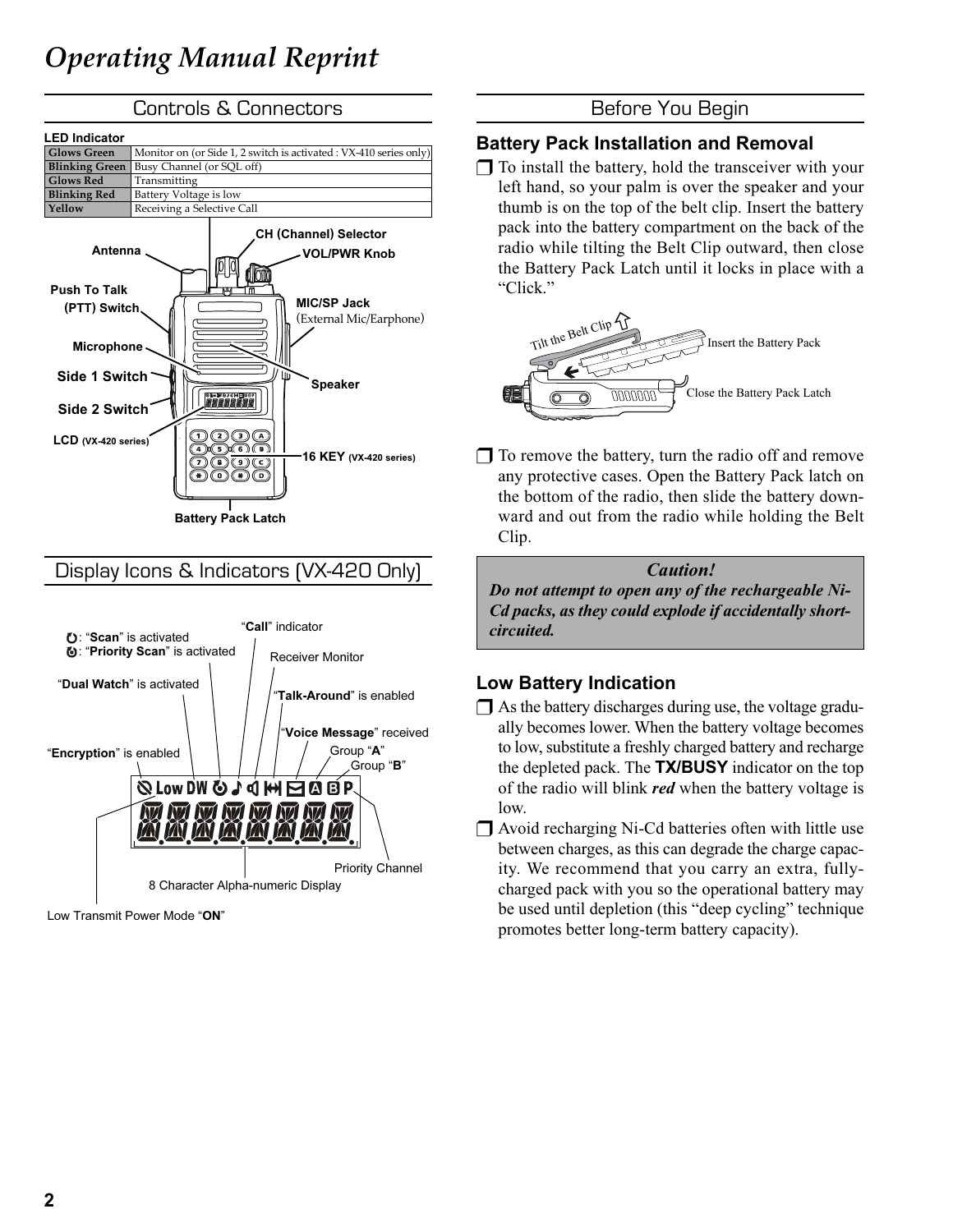# **Operation**

# Preliminary Steps

- ❒ Install a charged battery pack onto the transceiver, as described previously.
- ❒ Screw the supplied antenna onto the Antenna jack. Never attempt to operate this transceiver without an antenna connected.
- ❒ If you have a Speaker/Microphone, we recommend that it not be connected until you are familiar with the basic operation of the VX-410/-420.

# Operation Quick Start

❒ Turn the top panel's VOL/ **PWR** knob clockwise to turn on the radio on.



- ❒ Turn the top panel's CH selector knob to choose the desired operating channel.
- ❒ Rotate the VOL/PWR knob to set the volume level. If no signal is present, press and hold in the Soft key assigned to "**MONITOR**" for more than 1 seconds; background noise will

now be heard, and you may use this to set the VOL/ **PWR** knob for the desired audio level.

- $\Box$  Press and hold in the **Soft** key assigned to "**MONITOR**" for more than 1 seconds (or press the MONITOR key twice) to quiet the noise and resume normal (quiet) monitoring.
- $\Box$  To transmit, monitor the channel and make sure it is clear. THIS IS AN FCC REQUIRMENT!
- ❒ To transmit, press and hold in the PTT switch. Speak into the microphone area of the front panel grille (lower left-hand



corner) in a normal voice level. To return to the Receive mode, release the PTT switch.

- ❒ If a Speaker/Microphone is available, remove the plastic cap and its two mounting screws from the right side of the transceiver, then insert the plug from the Speaker/ Microphone into the **MIC/SP** jack; secure the plug using the screws supplied with the Speaker/Microphone. Hold the speaker grille up next to your ear while receiving. To transmit, press the PTT switch on the Speaker/Microphone, just as you would on the main transceiver's body.
	- Note: Save the original plastic cap and its mounting screws. They should be re-installed when not using the Speaker/Microphone.

# Accessories & Options

| <b>FNB-64</b>    | 7.2 V 700 mAh Ni-Cd Battery                     |
|------------------|-------------------------------------------------|
| <b>FNB-V57</b>   | 7.2 V 1100 mAh Ni-Cd Battery                    |
| <b>FNB-V57IS</b> | Intrinsically-Safe 7.2 V 1100 mAh Ni-Cd Battery |
| <b>FNB-V67LI</b> | 7.4 V 1600 mAh Lithium-Ion Battery              |
| <b>FBA-25</b>    | <b>Alkaline Battery Case</b>                    |
| <b>NC-77C</b>    | 220-240 VAC Overnight Desktop Charger           |
| <b>NC-77U</b>    | 230 VAC Overnight Desktop Charger               |
| <b>VAC-800</b>   | Desktop Rapid Charger (for FNB-64/-V57/-V57IS)  |
| <b>VAC-810</b>   | Desktop Rapid Charger (for FNB-V67LI)           |
| <b>VAC-6800</b>  | 6-unit Multi Charger                            |
| $MH-45_{B4B}$    | Speaker/Microphone                              |
| <b>MH-37</b> A4B | Earpiece Microphone                             |
| $VC-25$          | <b>VOX Headset</b>                              |
| VCM-1            | Mobile Mounting Bracket (for VAC-800/-810)      |
| <b>CT-42</b>     | PC Programming Cable                            |
| CT-27            | Radio to Radio Programming Cable                |
| <b>CE64</b>      | Programming Software                            |
| <b>VTP-50</b>    | VX-Trunk Unit                                   |
| <b>FVP-25</b>    | Encryption/DTMF pager Unit                      |
| <b>FVP-35</b>    | Encryption Unit (Rolling code voice scrambler)  |
| <b>DVS-5</b>     | Voice Storage Unit                              |
| <b>MDC1200</b>   | Digital ANI encoder Unit                        |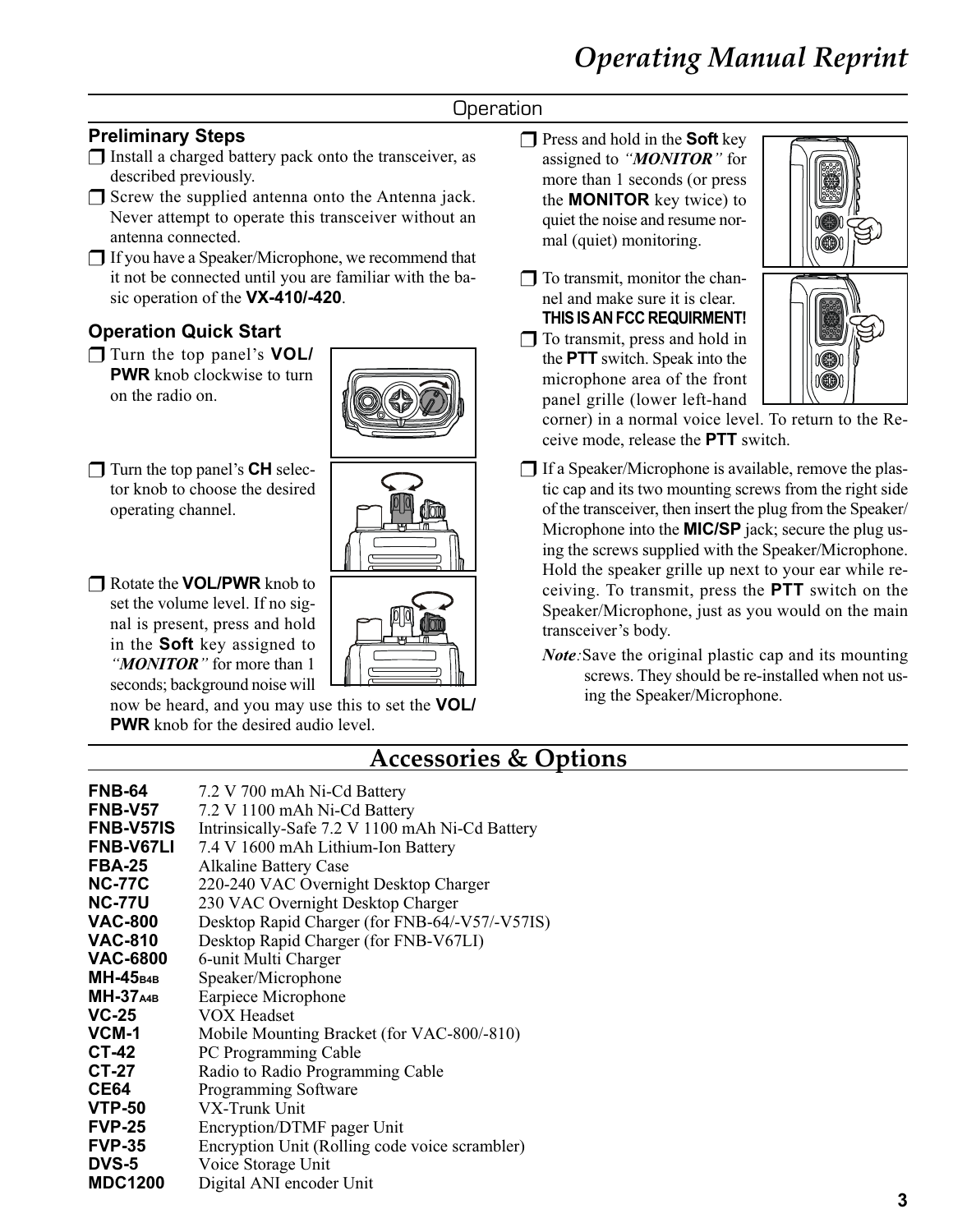#### Key Function

The VX-420 series provides programmable [A], [B],  $[C]$ , and  $[D]$  function keys, and both the  $VX-410$  series and VX-420 series provide programmable Side 1 and 2 switchs. These "Soft" keys functions can be customized (set to other functions), via programming by your  $VER-$ TEX STANDARD dealer, to meet your communications/ network requirements. Some features may require the purchase and installation of optional internal accessories. The possible **Soft** key programming features are illustrated below, and their functions are explained in the next chapter. For further details, contact your VERTEX STAN-DARD dealer.

For future reference, check the box next to each function that has been assigned to the **Soft** key on your particular radio, and keep it handy.

| Function                  | <b>Soft</b> Key (Press / Press and Hold) |                |                                              |                |                     |                                            |
|---------------------------|------------------------------------------|----------------|----------------------------------------------|----------------|---------------------|--------------------------------------------|
|                           | [A]                                      | [B]            | [C]                                          | [D]            | Side 1              | Side 2                                     |
| Monitor                   | $\overline{I}$                           | $\overline{I}$ | I                                            | I              | $\overline{I}$      | I                                          |
| Squelch Off               | $\overline{I}$                           | $\prime$       | $\prime$                                     | I              | $\overline{I}$      | I                                          |
| Low Power                 | $\overline{I}$                           | I              | $\overline{I}$                               | $\overline{I}$ | $\overline{I}$      | $\prime$                                   |
| Lock <sup>*</sup>         | $\prime$                                 | I              | $\prime$                                     | $\prime$       | $\prime$            | $\prime$                                   |
| Lamp <sup>*</sup>         | $\overline{I}$                           | I              | $\prime$                                     | $\overline{I}$ | $\overline{I}$      | $\prime$                                   |
| Channel Up <sup>*</sup>   | $\overline{I}$                           | I              | $\prime$                                     | $\overline{I}$ | $\prime$            | $\prime$                                   |
| Channel Down <sup>*</sup> | $\overline{I}$                           | $\overline{I}$ | $\overline{I}$                               | $\overline{I}$ | $\overline{I}$      | $\prime$                                   |
| Scan                      | $\overline{I}$                           | I              | $\prime$                                     | $\overline{I}$ | $\prime$            | $\prime$                                   |
| Follow-Me Scan            | $\overline{I}$                           | $\overline{I}$ | $\overline{I}$                               | $\overline{I}$ | $\overline{I}$      | $\overline{I}$                             |
| Dual Watch                | $\overline{I}$                           | $\overline{I}$ | $\overline{I}$                               | $\overline{I}$ | $\overline{I}$      | $\overline{I}$                             |
| Talkaround                | $\overline{I}$                           | $\overline{I}$ | $\overline{I}$                               | $\overline{I}$ | $\overline{I}$      | $\overline{I}$                             |
| Add/Del <sup>*</sup>      | $\overline{I}$                           | $\overline{I}$ | $\overline{I}$                               | $\overline{I}$ | $\overline{I}$      | $\overline{I}$                             |
| Reset                     | $\overline{I}$                           | $\overline{I}$ | $\overline{I}$                               | $\overline{I}$ | $\overline{I}$      | $\overline{I}$                             |
| Speed Dial                | $\overline{I}$                           | $\overline{I}$ | $\overline{I}$                               | $\overline{I}$ | $\overline{I}$      | $\overline{I}$                             |
| Tx Save Off               | $\overline{I}$                           | $\overline{I}$ | $\cal I$                                     | $\cal I$       | $\overline{I}$      | $\overline{I}$                             |
| Call 1                    | $\overline{I}$                           | $\overline{I}$ | $\overline{I}$                               | $\overline{I}$ | $\prime$            | $\overline{I}$                             |
| Call 2                    | $\overline{I}$                           | $\overline{I}$ | $\overline{I}$                               | $\overline{I}$ | $\overline{I}$      | $\overline{I}$                             |
| Call 3                    | $\overline{I}$                           | $\overline{I}$ | $\overline{I}$                               | $\overline{I}$ | $\overline{I}$      | $\overline{I}$                             |
| Code Select <sup>*</sup>  | $\overline{I}$                           | $\overline{I}$ | $\overline{I}$                               | $\overline{I}$ | $\overline{I}$      | $\overline{I}$                             |
| Code Up*                  | $\overline{I}$                           | $\overline{I}$ | $\overline{I}$                               | $\overline{I}$ | $\overline{I}$      | $\prime$                                   |
| Code Down <sup>*</sup>    | $\overline{I}$                           | $\cal I$       | $\cal I$                                     | $\overline{I}$ | $\overline{I}$      | $\cal I$                                   |
| Emergency                 | $-1$                                     | $\sqrt{ }$     | $\boldsymbol{I}$<br>$\overline{\phantom{0}}$ | $-1$           | $\overline{I}$<br>- | $\overline{I}$<br>$\overline{\phantom{0}}$ |
| Group                     | $\overline{I}$                           | I              | $\prime$                                     | $\prime$       | $\prime$            | I                                          |
| ACC <sub>1</sub>          | $\prime$                                 | $\overline{I}$ | $\overline{I}$                               | $\overline{I}$ | $\overline{I}$      | $\prime$                                   |
| ACC <sub>2</sub>          | $\overline{I}$                           | $\overline{I}$ | $\cal I$                                     | $\cal I$       | $\overline{I}$      | $\cal I$                                   |
| Play                      | $\prime$                                 | I              | $\overline{I}$                               | $\overline{I}$ | $\overline{I}$      | $\overline{I}$                             |
| Record                    | $\cal I$                                 | $\cal I$       | $\cal I$                                     | $\cal I$       | $\prime$            | $\prime$                                   |
| Encryption                | $\overline{I}$                           | I              | $\overline{I}$                               | $\overline{I}$ | $\overline{I}$      | I                                          |

\* VX-420 series only

Description of Operating Functions

#### Monitor

Press (or Press and hold) the assigned **Soft** key momentarily to disable the Tone squelch.

#### Squelch Off

Press (or Press and hold) the assigned **Soft** key to disable the Noise and Tone squelch. Again press (or Press and hold) the assigned **Soft** key to resume normal (quiet) Noise and Tone squelch action.

#### Low Power

Press (or Press and hold) the assigned **Soft** key to set the radio's transmitter to the "Low Power" mode, thus extending battery life. Press (or Press and hold) the assigned Soft key again to return to "High Power" operation when in difficult terrain.

When the radio's transmitter is set to "Low Power" mode, the "Low" icon will be indcated on the display.

#### Lock

Press (or Press and hold) the assigned **Soft** key to lock the **Soft** keys (except *Lock* key); thus, the [A], [B], [C], and [D] keys can be disabled to prevent radio settings from being disturbed.

#### Lamp

Press (or Press and hold) the assigned **Soft** key to illuminate the LCD for five seconds.

### Channel Up

Press (or Press and hold) the assigned **Soft** key to switch to a higher operating channel number.

#### Channel Down

Press (or Press and hold) the assigned **Soft** key to switch to a lower operating channel number.

#### Scan

The Scanning feature is used to monitor multiple channels programmed into the transceiver. While scanning, the radio will check each channel for the presence of a signal, and will stop on a channel if a signal is present.

❒ To activate scanning:

Press (or Press and hold) the assigned Soft key.

The scanner will search the channels, looking for active ones; it will pause each time it finds a channel on which someone is speaking.

 $\Box$  To stop scanning:

Press (or Press and hold) the assigned Soft key. Operation will revert to the channel to which the CH knob is set.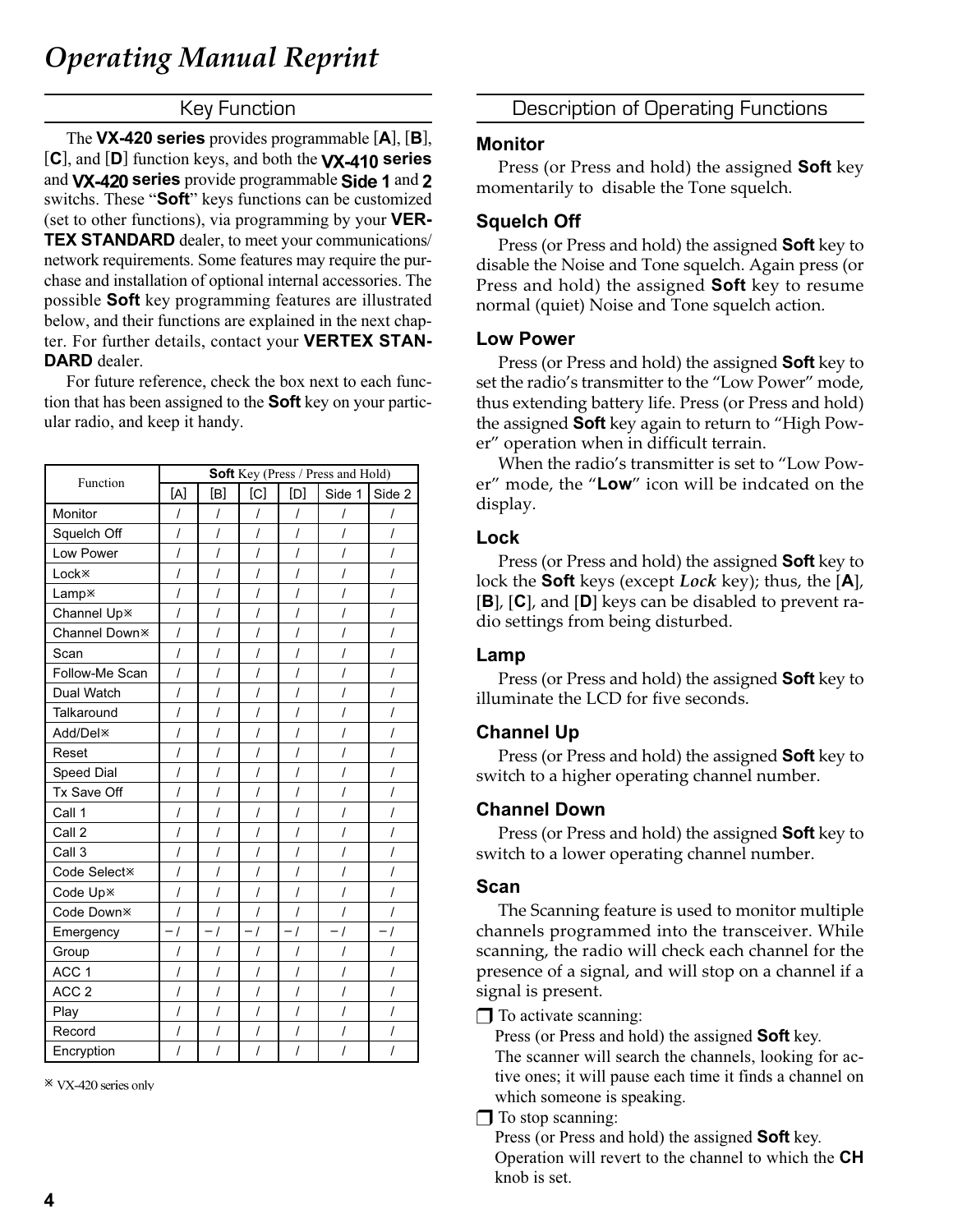# Description of Operating Functions

#### Follow-Me Scan

"Follow-Me" Scan feature checks a User-assigned Priority Channel regularly as you scan the other channels. Thus, if only Channels 1, 3, and 5 (of the 8 available channels) are designated for "Scanning," the user may nonetheless assign Channel as the "User-assigned" Priority Channel via the "Follow-Me" feature.

Press the assigned **Soft** key to activate "Follow-Me" scanning, then turn the **CH** selector knob to the channel which you want to designate as the "User-Assigned Priority Channel". When the scanner stops on an "active" channel, the User-assigned Priority Channel will automatically be checked every few seconds.

#### Dual Watch

The Dual Watch feature is similar to the Scan feature, except that only two channels are monitored: the current operating channel, and the "Priority" channel.

❒ To activate Dual Watch:

Press (or Press and hold) the assigned **Soft** key. The scanner will search the two channels; it will pause each time it finds a channel on which someone is speaking.

❒ To stop Dual Watch:

Press (or Press and hold) the assigned **Soft** key. Operation will revert to the channel to which the CH knob is set.

#### Talk Around

Press (or Press and hold) the assigned Soft key to activate the Talk Around feature when you are operating on duplex channel systems (separate receive and transmit frequencies, utilizing a "repeater" station). The Talk Around feature allows you to bypass the repeater station and talk directly to a station that is nearby. This feature has no effect when you are operating on "Simplex" channels, where the receive and transmit frequencies are already the same.

When the "TA" function is activated, the " $M$ " icon will be indcated on the display.

Note that your dealer may have made provision for "Talk Around" channels by programming "repeater" and "Talk Around" frequencies on two adjacent channels. If so, the key may be used for one of the other Pre-Programmed Functions.

#### Add/Del

The Add/Del feature allows the user to arrange a custom Scan.

Press (or Press and hold) the assigned **Soft** key to delete/restore the current channel to/from your scanning list.

When you delete a current channel, "-SKIP-" will appear on the LCD for one second after pressing the Soft key. When you restore a current channel, "-STOP-" will appear on the LCD for one second after pressing the Soft key.

#### Speed Dial

Your Dealer may have pre-programmed Auto-Dial telephone number memories into your radio.

To dial a number, just press (or Press and hold) the Dealer-assigned **Soft** key for Speed Dialing. The DTMF tones sent during the dialing sequence will be heard in the speaker.

#### TX Save Off

Press (or Press and hold) the assigned **Soft** key to disable the Transmit Battery Saver, if you are operating in a location where high power is almost always needed.

The Transmit Battery Saver helps extend battery life by reducing transmit power when a very strong signal from an apparently nearby station is being received. Under some circumstances, though, your hand-held radio may not be heard well at the other end of the communication path, and high power may be necessary at all times.

#### Call 1, 2, 3/Reset

When the 2-tone or 5-Tone selective calling unit is installed, press (or Press and hold) the assigned **Soft** key to silence the receiver and reset for another call, when a communication is finished.

#### Code Select

Press (or Press and hold) the assigned **Soft** key to enable the changing the 5-Tone Paging code which is recalled by the "Call 1" key.

#### Code Up, Down

Press (or Press and hold) the assigned **Soft** key to switch to a higher (or lower) paging code number for the 5-Tone Paging System.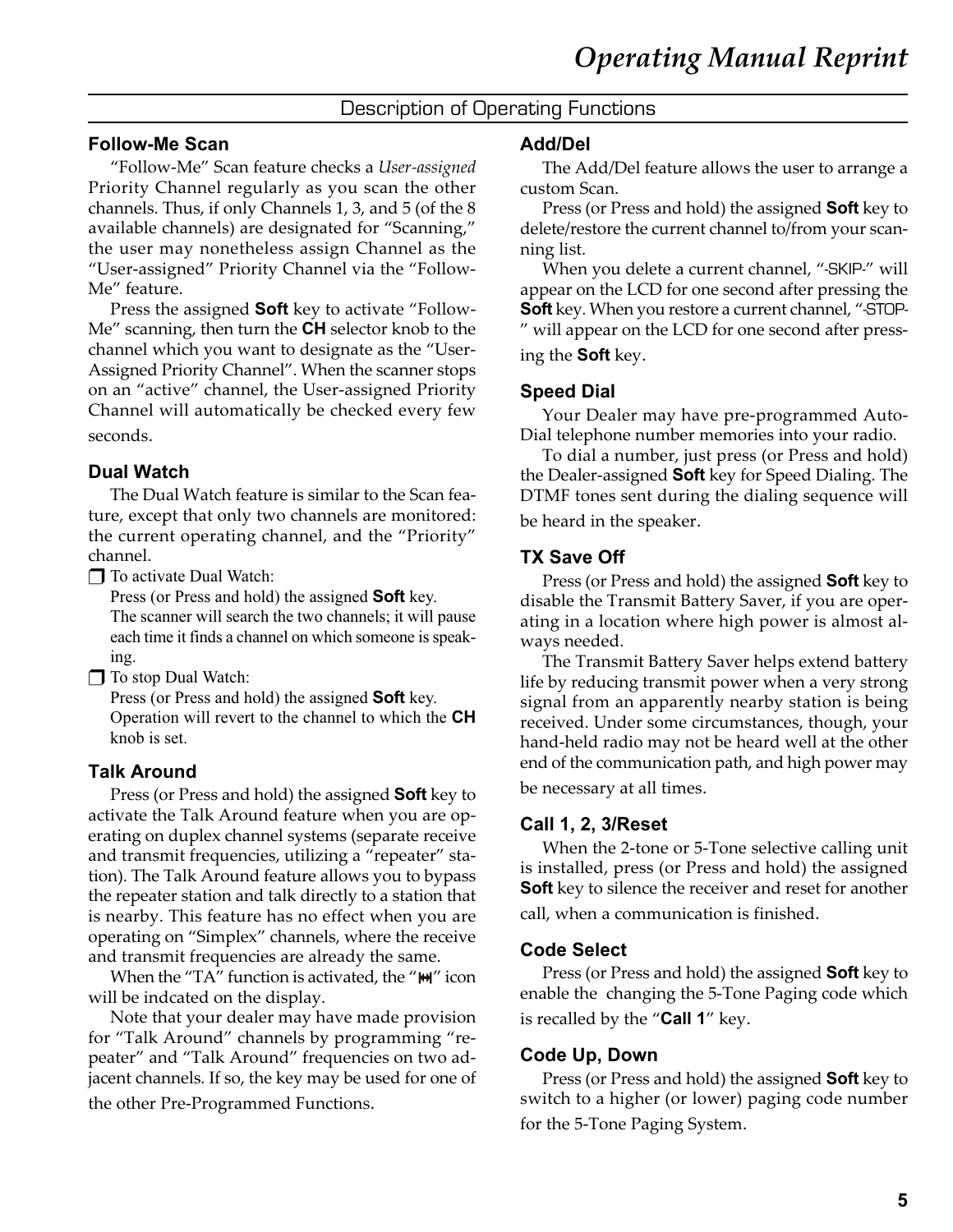Description of Operating Functions

#### **Emergency**

The VX-410/-420 series includes an "Emergency" feature, which may be useful, if you have someone monitoring on the same frequency as your transceiver's channel. For further details contact your VER-

#### TEX STANDARD dealer.

#### Group

Press (or Press and hold) the assigned **Soft** key to select a "**A**" or "**B**" group of channels.

Once the desired Group is reached, rotate the CH knob to select the desired channel within the selected Group.

# ACC 1, 2

When the optional unit is installed, these functions are various uses.

For further details, contact your VERTEX STAN-DARD dealer.

### REC/PLAY (Voice Storage: Option)

This function, which requires the optional Voice Storage Unit, Allows you to record and play back incoming receiver audio.

#### Recording:

Press (or Press and hold) the assigned **Soft** key to toggle the recording feature "on" and "off." If the incoming signal is being heard through the speaker when the recording feature is set to "on," the received audio will be recorded. The last 2 minutes of incoming audio will be stored on a first-in, first-out basis.

#### Playback:

Press (or Press and hold) the assigned Soft key to start playback. During playback, pressing then "#" key lets you jump forward 8 seconds, while pressing the " $*$ " key lets you go back 8 seconds. To stop playback before the stored message is complete,

press (or Press and hold) the assigned **Soft** key.

# Encryption

When the Voice Scrambler feature is enabled, pressing the assigned **Soft** key of the "Encryption" toggles the Scrambler "on" and "off."

ARTS (Auto Rande Transpond System : VX-420 only)

This system is designed to inform you when you and another **ARTS**-equipped station are within communication range.

During ARTS operation, your radio automatically transmits for about 1 second every 55 seconds in an attempt to shake hands with the other station.

If you have out of range for more than two minutes, your radio senses that no signal has been receives, a ringing beeper will sound, and "IN RANGE" will appear on the LCD. If you subsequently move back into range, as soon as the other station transmits, your beeper will sound and "OUT RANGE" will appear on the LCD.

# DTMF Paging System (VX-420 only)

This system allows paging and selective calling, using DTMF tone sequences.

When your radio is paged by a station bearing a tone sequence which matches yours, your radio's squelch will open and the alert will sound. The threedigit code of the station which paged you will be displayed on your radio's LCD.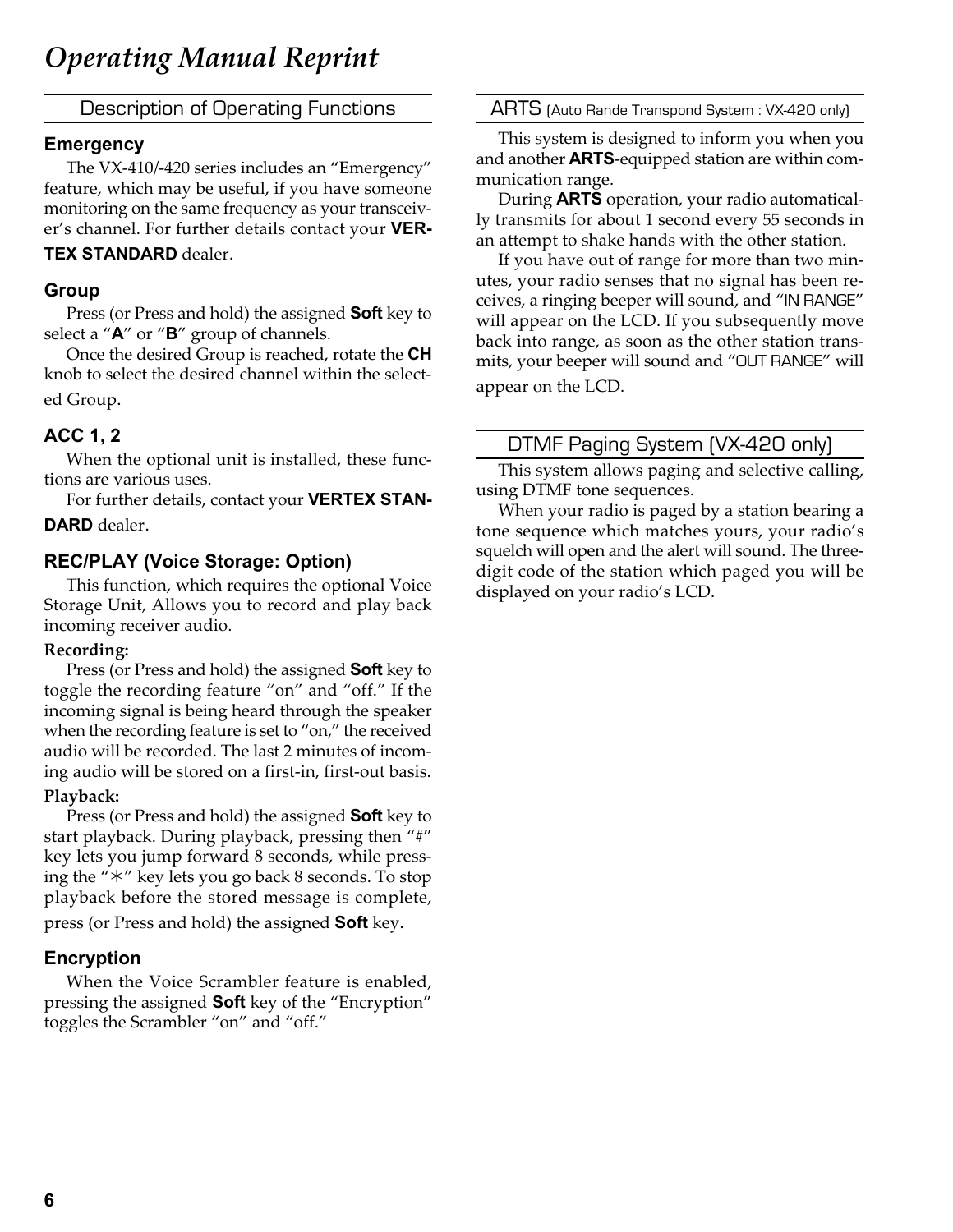# Cloning

The VX-410/-420 series includes a convenient "Cloning" feature, which allows the programming data from one transceiver to be transferred to another **VX-410/-420** series. Here is the procedure for Cloning one radio's data to another.

- 1. Turn both transceivers off.
- 2. Remove the plastic cap and its two mounting screws from the MIC/SP jack on the right side of the transceiver. Do this for both transceivers.
- 3. Connect the optional CT-27 cloning cable between the **MIC/SP** jacks of the two transceivers.
- 4. Press and hold in the PTT and Soft key assigned to "*MONITOR*" while turning the transceiver on. Do this for both transceivers (the order of the switch-on does not matter). "CLONE" will appear on the displays (for the VX-420 series) of both transceivers when Clone mode is successfully activated in this step; in the case of the VX-410 series, no change will be observed at this point.
- 5. On the Destination transceiver, press the **Soft** key assigned to "MONITOR". "LOADING" will appear on the LCD (for VX-420 series; for VX-410 series, the TX/ **BUSY** indicator on the top of the radio will glow Green).
- 6. Press the PTT switch on the source transceiver; "SEND-ING" will appear on the Source transceiver (for VX-420 series; for VX-410 series, the TX/BUSY indicator on the top of the radio will glow Red), and the data will be transferred.
- 7. If there is a problem during the cloning process, "ER-ROR" will appear on the LCD (for **VX-420** series; for VX-410 series, the TX/BUSY indicator on the top of the radio will blink Red); check your cable connections and battery voltage, and try again.
- 8. If the data transfer is successful, the display will return to "CLONE" (for **VX-420** series; for **VX-410** series, the **TX/BUSY** indicator on the top of the radio will turn off). Turn both transceivers off and disconnect the CT-27 cable. You can then turn the transceivers back on, and begin normal operation.
- 9. Replace the plastic cap and its two mounting screws.



Optional Cloning Cable CT-27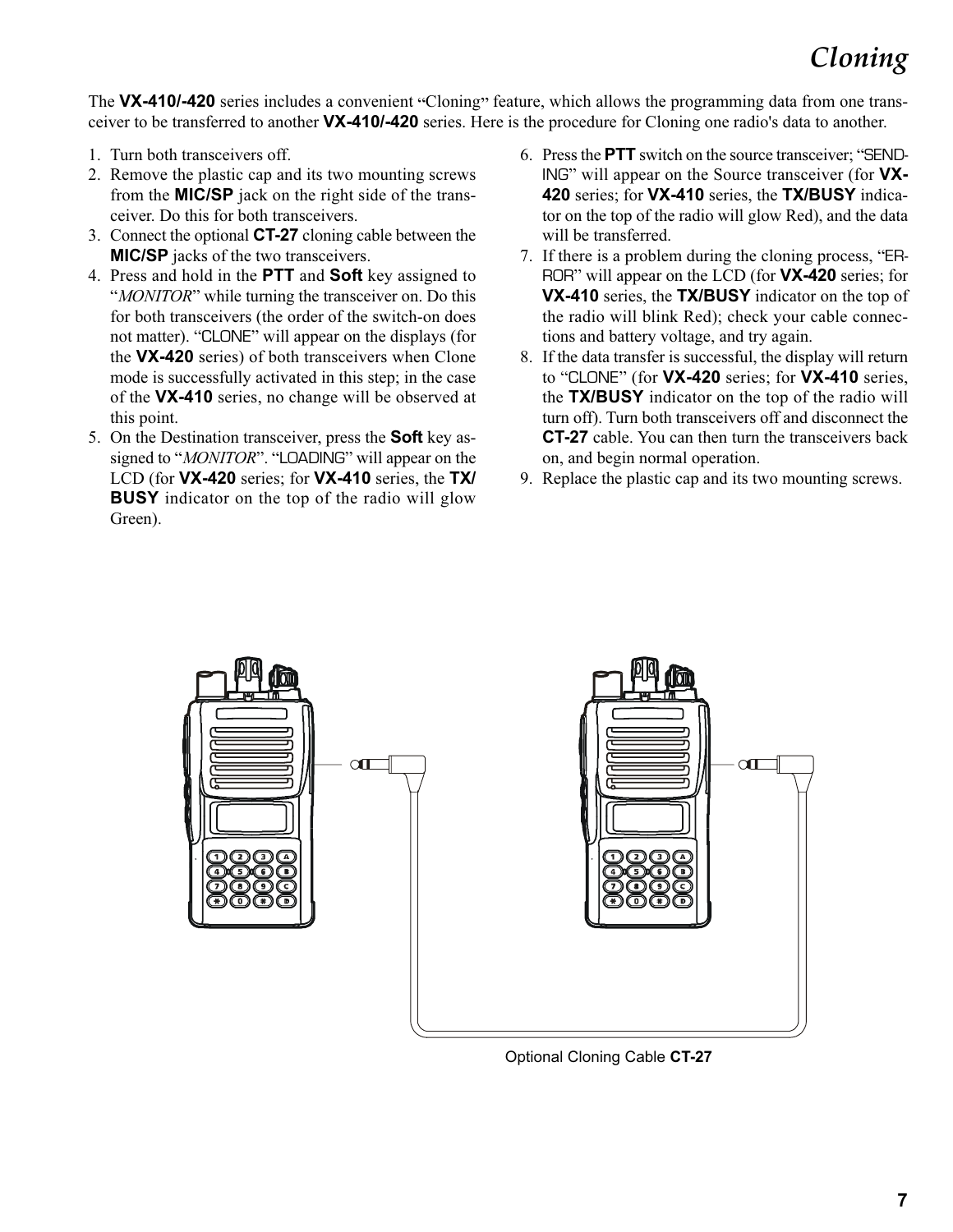# Specifications

# GENERAL Specifications

| 450 - 490 MHz (D)                                   |
|-----------------------------------------------------|
| 32 channels                                         |
| $12.5 / 25$ kHz                                     |
| $5/6.25$ kHz                                        |
| 7.5 VDC $\pm$ 10%                                   |
| $-22^{\circ}$ F to +140°F (-30°C to +60°C)          |
| $\pm 2.5$ ppm                                       |
| 2.3" (W) x 4.3" (H) x 1.2" (D) (58 x 108 x 29 mm)   |
| $0.78$ lb. (350 g) w/FNB-V57, Antenna and Belt clip |
|                                                     |

RECEIVER Specifications (Measurements made per EIA standard TIA/EIA-603)

| Sensitivity                          |                                   |  |  |  |
|--------------------------------------|-----------------------------------|--|--|--|
| EIA 12 dB SINAD: $0.25 \mu V$        |                                   |  |  |  |
| Adjacent channel selectivity:        | 70 dB (25 kHz) / 60 dB (12.5 kHz) |  |  |  |
| Intermodulation:                     | 70 dB (25 kHz) / 65 dB (12.5 kHz) |  |  |  |
| <b>Spurious and Image Rejection:</b> | 70 dB                             |  |  |  |
| Hum & Noise                          | 45 dB                             |  |  |  |
| Audio output:                        | 500 mW @4 Ohms, 10% THD           |  |  |  |
|                                      |                                   |  |  |  |

# TRANSMITTER Specifications (Measurements made per EIA standard TIA/EIA-603)

| Power output:                                            | 5.0 / 1.0 W                       |
|----------------------------------------------------------|-----------------------------------|
| <b>Modulation:</b>                                       | 16K0F3E, 11K0F3E                  |
| <b>Conducted Spurious Emissions: 70 dB Below Carrier</b> |                                   |
| FM Hum & Noise:                                          | 45 dB (25 kHz) / 40 dB (12.5 kHz) |
| Audio distortion $(\omega 1 \text{ kHz})$ :              | $< 5\%$                           |

Measurements per EIA standards unless noted above. Specifications subject to change without notice or obligation.